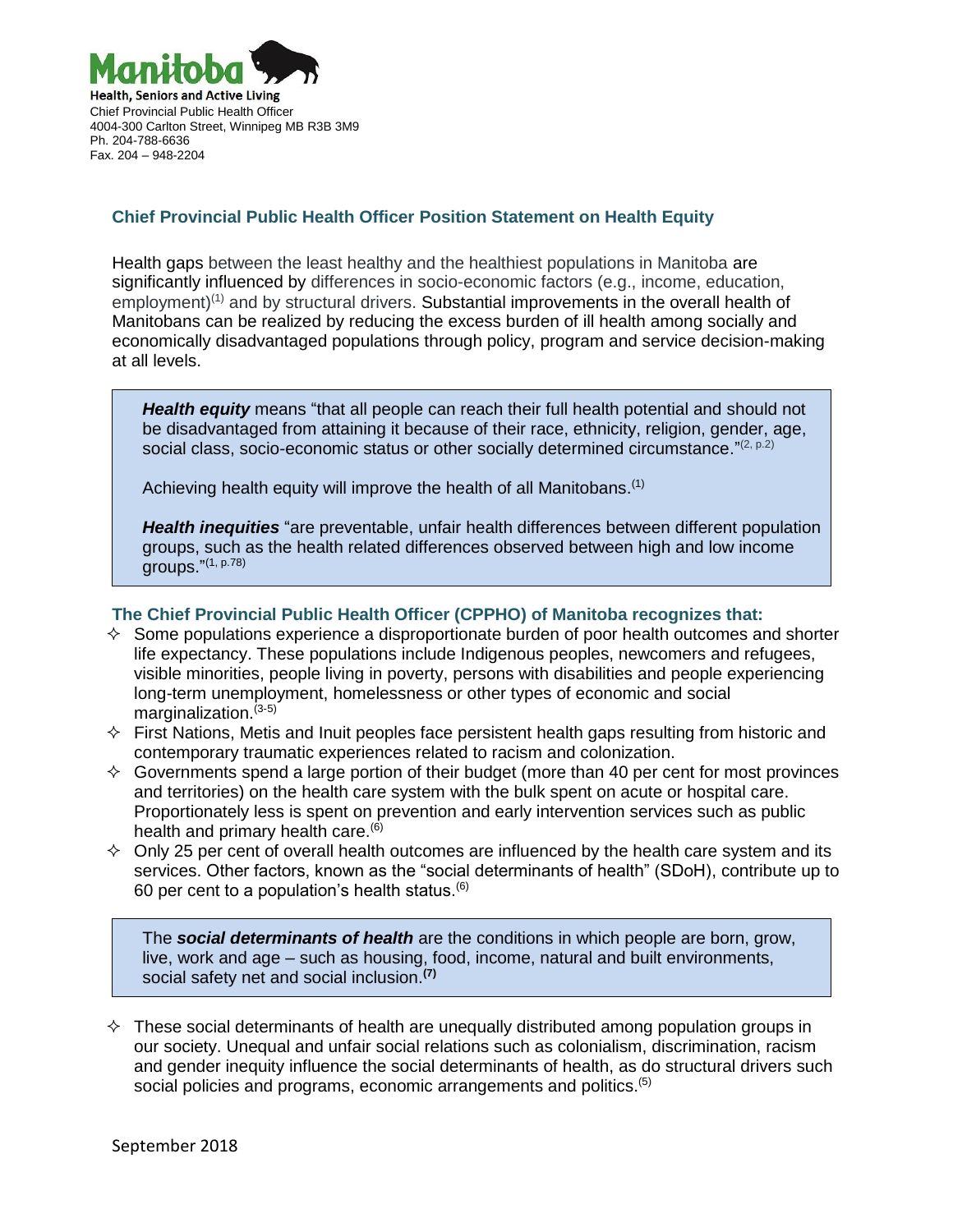## **The Chief Provincial Public Health Officer of Manitoba affirms that:**

- $\Diamond$  Health is recognized internationally as a human right.<sup>(8)</sup>
- $\Diamond$  Health is a shared responsibility as most factors that influence population health are outside the traditional mandate of the provincial department of health and health-service organizations. (1)
- $\Diamond$  The health of a population and the health gaps between population groups has profound consequences for health-system budgets and for the long-term sustainability of the healthcare system.
- $\Diamond$  Closing health equity gaps is achievable, requiring upstream action on the social determinants of health.
- $\Diamond$  Including health equity as an essential component of government policy will improve health outcomes. Significant opportunity exists when the work of the health ministry is enhanced by co-ordinated action with other departments. "Health in All Policies" provides an approach that accounts for the health consequences of public policies across sectors.<sup>(1, 5, 9, 10)</sup>
- $\Diamond$  Policy decisions require the use of health equity impact assessments (HEIA) to maximize positive impacts and minimize negative impacts. HEIA is a planning tool designed to inform these decisions.

The department of health has a responsibility to:

- examine its own actions and the intended and unintended downstream health impacts of policy decisions, in partnership with Indigenous and civil society groups.
- improve the availability, accessibility, acceptability and quality of health services with a focus on structurally disadvantaged populations. This includes reporting on health systems performance by race/ethnicity including self-identified Indigenous status.
- **EXT** in line with the provincial Path to Reconciliation Act, work with Indigenous partners on fulfilling the health-related Calls to Action of the Truth and Reconciliation Commission (TRC), including setting targets on informing health system transformation and reporting annually on progress.
- advise decision-makers on public policy and actions that affect population health and health equity outcomes. This includes providing support to other departments and sectors to consider the health impact (both intended and unintended) of their policy decisions.

All of government, federal, provincial and municipal, has a responsibility to:

- apply an equity perspective to strategic planning and public policy, program and service development and evaluation, so equity considerations are part of everyday business.<sup>(11, 12)</sup>
- integrate health equity and social determinants of health considerations into policies and work collaboratively across government departments (i.e. a "Health in All Policies" approach).
- draw upon existing population data and expand opportunities to disaggregate that data by social characteristics, which allow for comparison between more disadvantaged and more privileged population groups and the social gradient in between.
- $\blacksquare$  implement the Calls to Action of the TRC and report annually on progress.  $^{(13)}$

In summary, approaches which hold the most potential to effectively improve overall population health and to close health equity gaps are upstream preventive measures which focus on social, economic and environmental factors that contribute to the health of populations experiencing the greatest burden of ill health, and on mitigating the structural drivers of inequity.